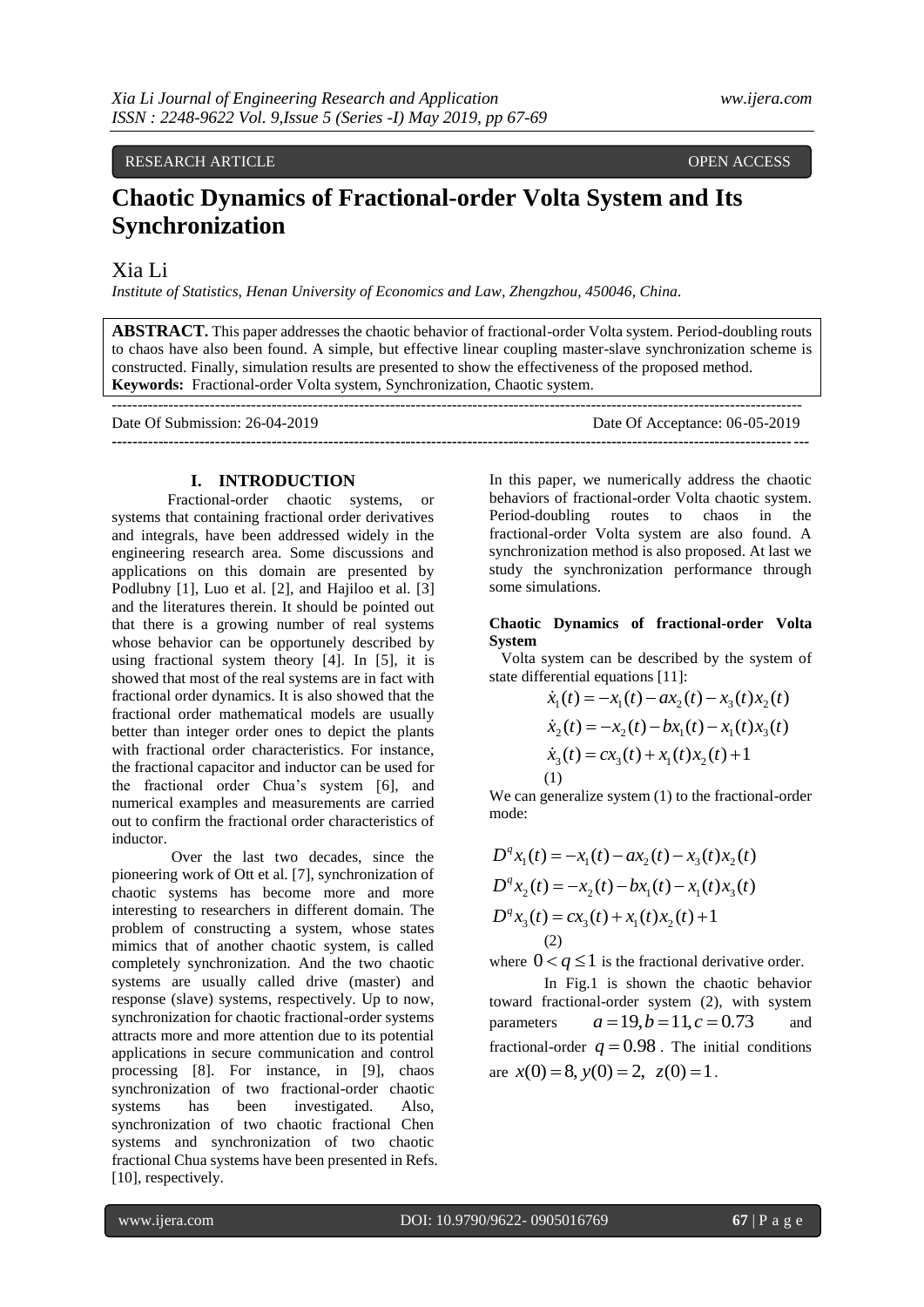

**Fig.1** Chaotic attractor of fractional-order Volta system

## **Synchronization of fractional-order Volta chaotic system**

Now, we write the master system as (2) and the

coupled slave fractional-order system as:  
\n
$$
D^{q} y_{1}(t) = -y_{1}(t) - ay_{2}(t) - y_{3}(t)y_{2}(t) + k_{1}(x_{1}(t) - y_{1}(t))
$$
\n
$$
D^{q} y_{2}(t) = -y_{2}(t) - by_{1}(t) - y_{1}(t)y_{3}(t) + k_{2}(x_{2}(t) - y_{2}(t))
$$
\n
$$
D^{q} y_{3}(t) = cy_{3}(t) + y_{1}(t)y_{2}(t) + 1 + k_{3}(x_{3}(t) - y_{3}(t))
$$
\n(3)

where  $k_i$ ,  $i = 1, 2, 3$  are coupling strength constant parameters.

Let us define the synchronization errors as  

$$
e_i(t) = x_i(t) - y_i(t), i = 1, 2, 3.
$$
 (4)

Then form (2) and (3) we can obtain  
\n
$$
D^q e_1(t) = -(1 + k_1)e_1(t) - (a + x_3(t))e_2(t) - y_2(t)e_3(t)
$$
\n
$$
D^q e_2(t) = (b + y_3(t))e_1(t) - (1 + k_2)e_2(t) - x_1(t)e_3(t)
$$
\n
$$
D^q y_3(t) = x_1(t)e_2(t) + y_2(t)e_1(t) + (c - k_3)e_3(t)
$$
\n(5)

From Fig.1 we have that  $|x_i(t)| \le 40, i = 1,2,3$ .

Then if we can choose  $k_i$  opportunely, then dynamical system (5) will be asymptotic stable.

Now we will give the simulation results. In the simulation, the coupling strength constant parameters are chosen as  $k_1 = 2, k_2 = 2, k_3 = 2$ . The initial condition of the slave system are selected

as  $y_1(0) = -2$ ,  $y_2(t) = -3$ ,  $y_3(t) = -5$ . The simulation results can be seen in Fig.2 to Fig.5. From the simulation results, we can see that the synchronization errors have a fast convergence and good synchronization performance has been achieved.



**Fig.2** Synchronization of  $x_1(t)$  and  $y_1(t)$ .



**Fig.3** Synchronization of  $x_2(t)$  and  $y_2(t)$ .



**Fig.4** Synchronization of  $x_3(t)$  and  $y_3(t)$ .